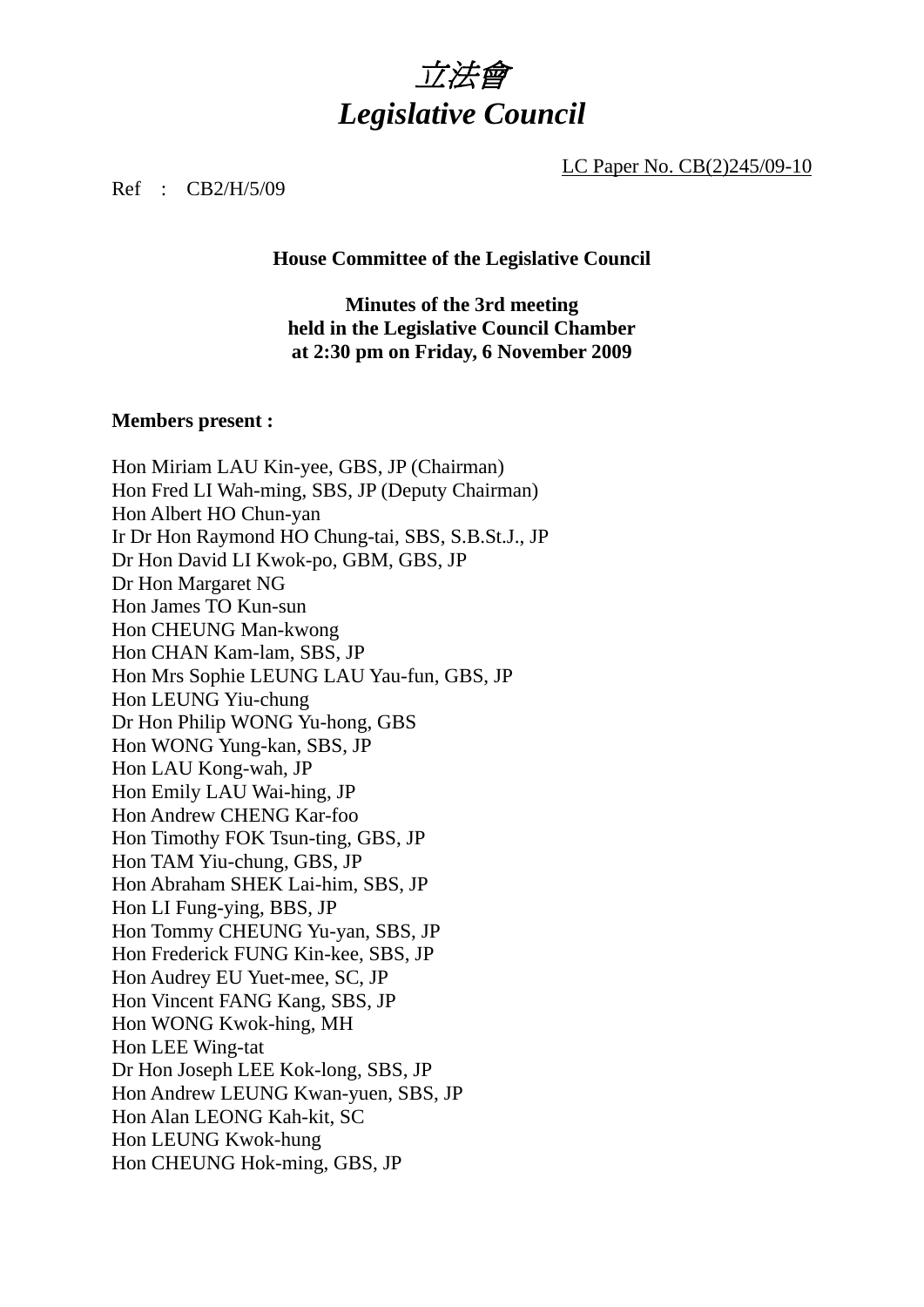Hon WONG Ting-kwong, BBS, JP Hon Ronny TONG Ka-wah, SC Prof Hon Patrick LAU Sau-shing, SBS, JP Hon KAM Nai-wai, MH Hon Cyd HO Sau-lan Hon Starry LEE Wai-king Dr Hon LAM Tai-fai, BBS, JP Hon CHAN Hak-kan Hon Paul CHAN Mo-po, MH, JP Hon CHAN Kin-por, JP Hon Tanya CHAN Dr Hon Priscilla LEUNG Mei-fun Dr Hon LEUNG Ka-lau Hon CHEUNG Kwok-che Hon WONG Sing-chi Hon WONG Kwok-kin, BBS Hon WONG Yuk-man Hon IP Wai-ming, MH Hon IP Kwok-him, GBS, JP Hon Mrs Regina IP LAU Suk-yee, GBS, JP Dr Hon PAN Pey-chyou Hon Paul TSE Wai-chun Dr Hon Samson TAM Wai-ho, JP

### **Members absent :**

Hon LEE Cheuk-yan Hon LAU Wong-fat, GBM, GBS, JP Hon Albert CHAN Wai-yip Hon Jeffrey LAM Kin-fung, SBS, JP Hon CHIM Pui-chung

#### **Clerk in attendance :**

Mrs Vivian KAM Clerk to the House Committee

### **Staff in attendance :**

Ms Pauline NG Secretary General

Mr Arthur CHEUNG Legal Adviser (Acting) Mrs Constance LI Assistant Secretary General 1 Mrs Justina LAM Assistant Secretary General 3 Mrs Percy MA Assistant Secretary General (Special Duty) Ms Connie FUNG Senior Assistant Legal Adviser 1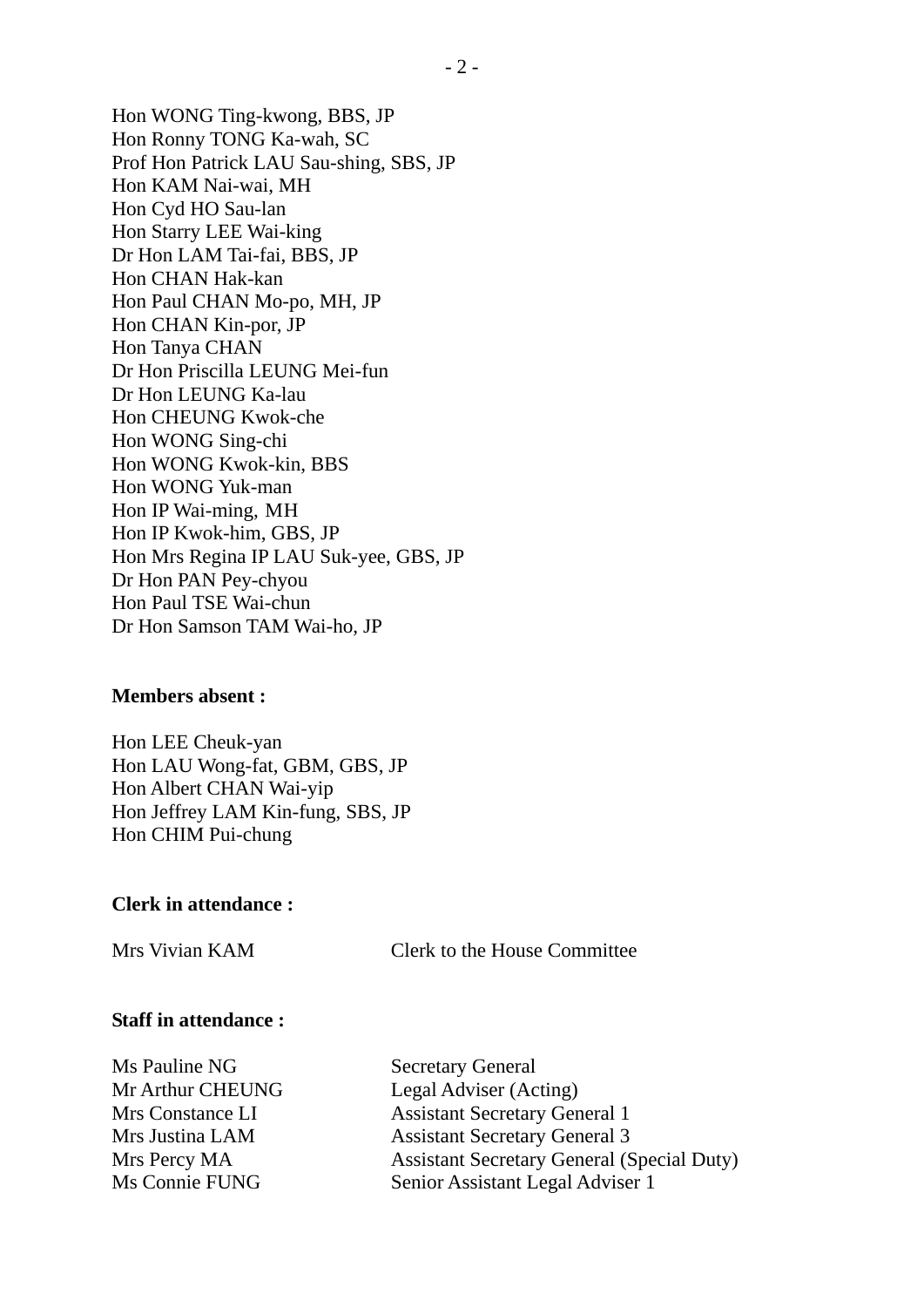| Acting Principal Council Secretary (Administration) |
|-----------------------------------------------------|
| Principal Council Secretary (Complaints)            |
| <b>Chief Public Information Officer</b>             |
| Chief Council Secretary (2)6                        |
| Chief Council Secretary (3)1                        |
| <b>Assistant Legal Adviser 3</b>                    |
| <b>Assistant Legal Adviser 7</b>                    |
| <b>Assistant Legal Adviser 8</b>                    |
| Senior Council Secretary (2)3                       |
| Senior Legislative Assistant (2)3                   |
| Legislative Assistant (2)8                          |
|                                                     |

### Action

**I. Confirmation of the minutes of the 2nd meeting held on 23 October 2009**  *(LC Paper No. CB(2) 186/09-10)* 

The minutes were confirmed.

# **II. Matters arising**

# **Report by the Chairman on her meeting with the Chief Secretary for Administration (CS)**

### Maintenance of the LegCo Building

2. The Chairman said that she had conveyed to CS Members' concern about the power failure at the Legislative Council (LegCo) Building which occurred on 22 October 2009 and their request for the Administration to follow up actively the maintenance works in the LegCo Building. CS had indicated that he would request the relevant Government departments to take follow-up action. He was given to understand that the Electrical and Mechanical Services Department (EMSD) was following up the matter actively.

3. Referring to the report on the power failure incident issued by the LegCo Secretariat to Members, Ms Emily LAU sought elaboration on the follow-up actions taken to avoid the recurrence of similar incidents.

4. At the invitation of the Chairman, Secretary General (SG) briefed Members on the remedial and preventive actions taken/to be taken to ensure reliable power supply to the LegCo Building in future. SG elaborated that EMSD had replaced all damaged devices including the flood lights in the Chamber, a flood light transformer and a circuit breaker. As a precautionary measure, all flood light transformers and circuit breakers that were similar to the faulty ones would be replaced as soon as possible. In the event that the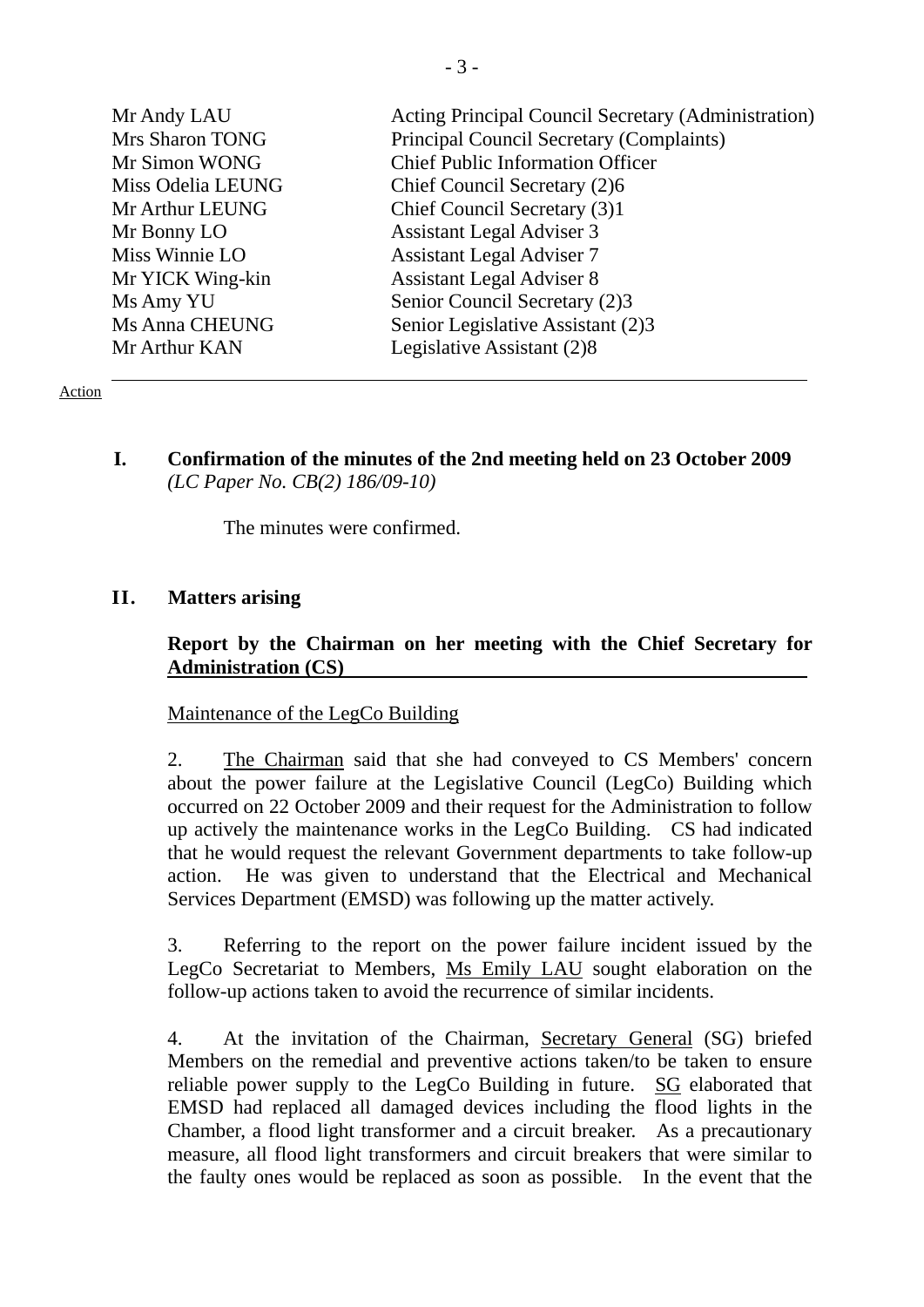relevant circuit breakers had become obsolete and replacement parts could not be found, the circuit breakers would be replaced by new ones. SG added that EMSD would also consider the viability of re-configuring the existing electrical circuit layout so as to reduce the risk of critical areas being affected at the same time.

5. The Chairman said that The Legislative Council Commission would follow up the matter.

### Legislative Programme 2009-2010

6. The Chairman said that according to the Legislative Programme for the 2009-2010 session, the Administration intended to introduce 22 bills into LegCo, of which eight would be introduced in the first half of the session. She had requested CS to remind the bureaux concerned to introduce the bills as early as possible, and CS had undertaken to do so.

### Special House Committee meeting

7. The Chairman said that she had reiterated to CS Members' request for him to attend a special House Committee meeting as early as possible. CS had indicated that he would propose a date for the meeting.

8. The Chairman said that she would continue to follow up the matter with CS.

# **III. Business arising from previous Council meetings**

## **(a) Legal Service Division report on subsidiary legislation gazetted on 23 October 2009 and tabled in Council on 28 October 2009**  *(LC Paper No. LS 7/09-10)*

9. The Chairman said that a total of four items of subsidiary legislation, including two Commencement Notices were gazetted on 23 October 2009 and tabled in the Council on 28 October 2009.

10. Members did not raise any queries on these four items of subsidiary legislation.

11. The Chairman reminded Members that the deadline for amending these items of subsidiary legislation was 25 November 2009.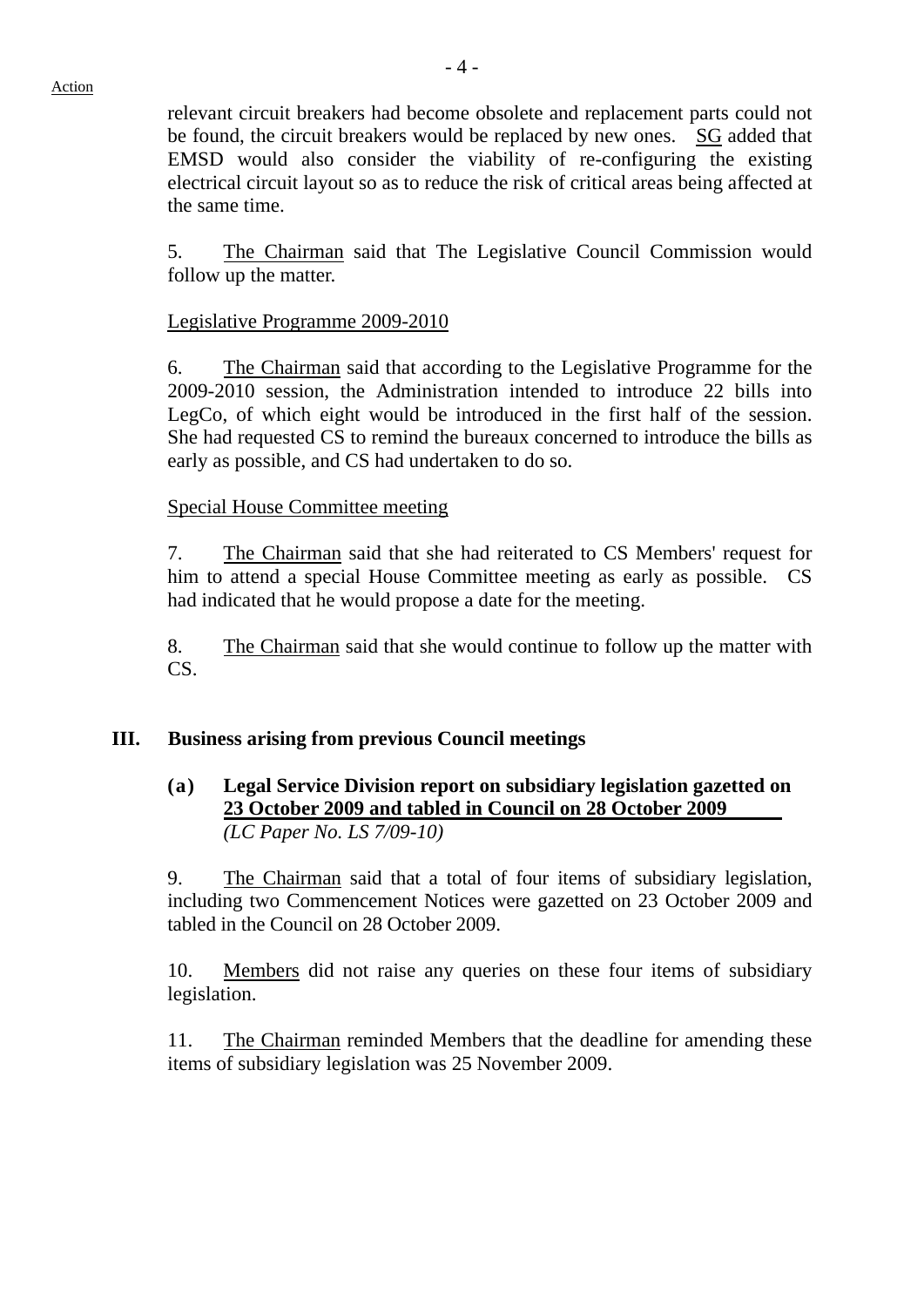# **(b) Legal Service Division report on subsidiary legislation gazetted on 30 October 2009 and tabled in Council on 4 November 2009** *(LC Paper No. LS 8/09-10)*

12. The Chairman said that a total of 14 items of subsidiary legislation, including nine Commencement Notices were gazetted on 30 October 2009 and tabled in the Council on 4 November 2009.

13. Regarding the Dumping at Sea (Exemption) (Amendment) Order 2009, the Chairman said that it sought to specify the foreshore and sea-bed situated in an area to the east of Sha Chau as a reclamation area. A new sediment disposal facility was being constructed in the reclamation area. The Order would come into operation on 1 January 2010.

14. Mr LEE Wing-tat expressed concern about the operation of sediment disposal facilities, and considered it necessary to form a subcommittee to study the Order.

15. The Chairman proposed that a subcommittee be formed to study the Order in detail. Members agreed. The following Members agreed to join: Mr Albert HO and Mr WONG Yung-kan.

16. Regarding the Energy Efficiency (Labelling of Products) Ordinance (Amendment of Schedules) Order 2009, the Chairman said that a resolution was passed at the Council meeting on 21 October 2009 to introduce the second phase of the Mandatory Energy Efficiency Labelling Scheme (MEELS) by adding two products, namely, washing machines and dehumidifiers, as prescribed products. The Order was to add washing machines and dehumidifiers to Part 2 of Schedule 1, Schedules 2 and 3 to the Ordinance with the effect that the supply of a washing machine or dehumidifier required a reference number and an energy label.

17. The Chairman further said that the Panel on Environmental Affairs had been consulted on the legislative proposals at its meeting on 15 July 2009, and members expressed general support for the proposals.

18. Mr Vincent FANG considered it necessary to form a subcommittee to study the Order.

19. The Chairman proposed that a subcommittee be formed to study the Order in detail. Members agreed. The following Members agreed to join: Mr Vincent FANG, Mr WONG Ting-kwong, Mr KAM Nai-wai (as advised by Mr Fred LI) and Miss Tanya CHAN.

20. Members did not raise any queries on the other 12 items of subsidiary legislation.

21. The Chairman reminded Members that the deadline for amending these items of subsidiary legislation was 2 December 2009.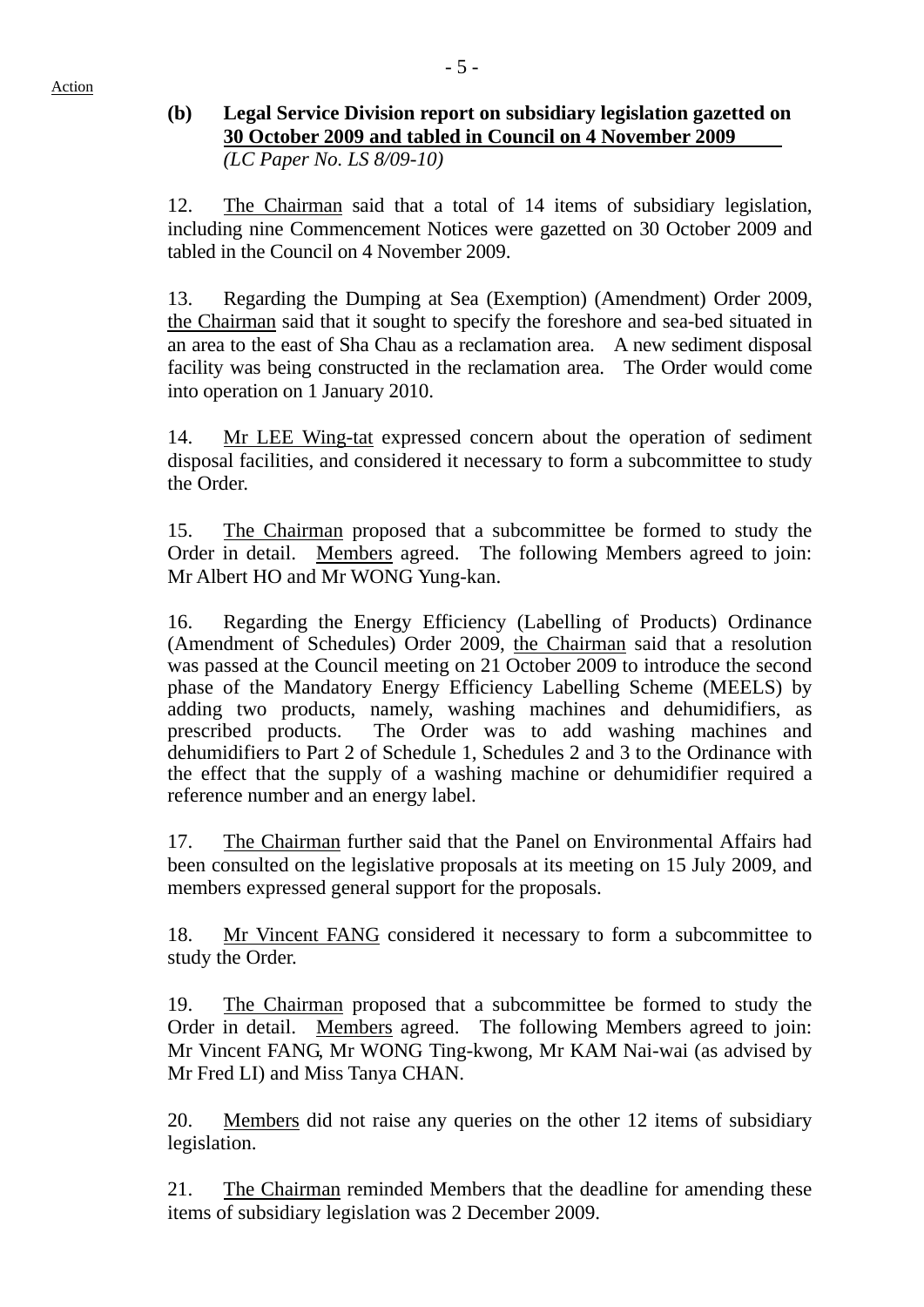#### Action

# **IV. Business for the Council meeting on 11 November 2009**

**(a) Questions** *(LC Paper No. CB(3) 118/09-10)* 

22. The Chairman said that 20 questions (six oral and 14 written) had been scheduled for the meeting.

# **(b) Bills - First Reading and moving of Second Reading**

23. The Chairman said that no notice had been received yet.

# **(c) Bills - resumption of debate on Second Reading, Committee Stage and Third Reading**

- **(i) Immigration (Amendment) Bill 2009**
- **(ii) Bunker Oil Pollution (Liability and Compensation) Bill**

24. The Chairman said that the Bills Committees on the above two Bills had reported to the House Committee at the last meeting, and Members had not raised objection to the resumption of the Second Reading debates on the Bills.

# **(d) Government motion**

# **Proposed resolution to be moved by the Secretary for Home Affairs under the Criminal Procedure Ordinance**

*(Wording of the proposed resolution issued vide LC Paper No. CB(3) 68/09-10 dated 21 October 2009.) (LC Paper No. LS 5/09-10)* 

25. The Chairman said that the proposed resolution was for seeking LegCo's approval of the Legal Aid in Criminal Cases (Amendment) Rules 2009 to increase by 8.3% the fees payable to solicitors or counsel in private practice engaged to undertake litigation work in criminal cases on behalf of the Legal Aid Department. The fee increase would also be adopted by the Department of Justice in engaging lawyers in private practice to appear for the Government in criminal cases. Fees payable to duty lawyers for providing legal representation under the Duty Lawyer Scheme would follow suit.

26. The Chairman further said that the Administration had informed the Panel on Administration of Justice and Legal Services of the proposed fees adjustment at its meeting on 22 June 2009. While the Panel had not raised any query on the proposal, many members were of the view that the existing criminal legal aid fees system should be reviewed.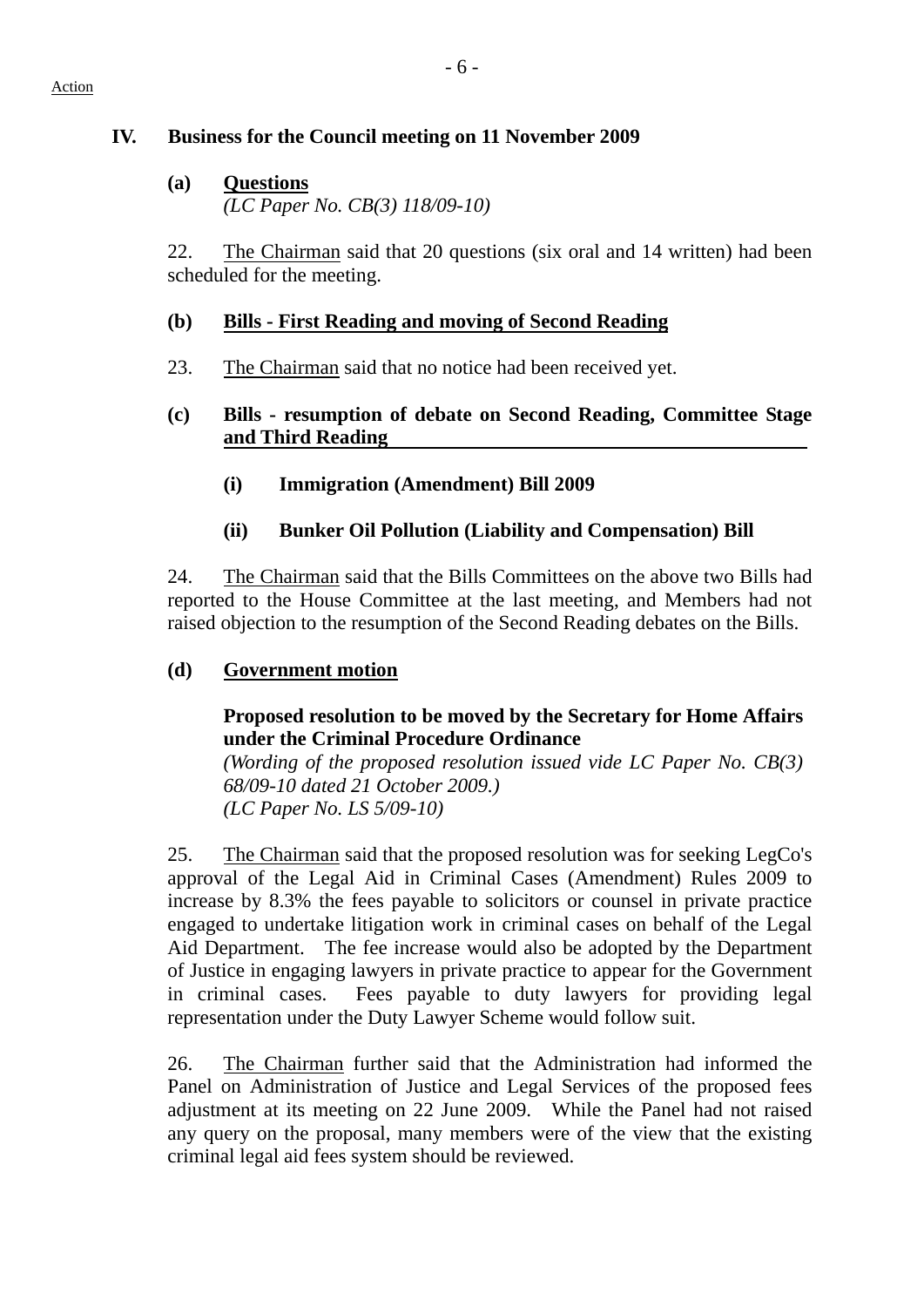27. Dr Margaret NG said that the proposed fees adjustment was to reflect the movement of the Consumer Price Index (C) during the relevant reference period, and was a separate matter from the review on the structure and fee rates of the criminal legal aid fees system.

28. Members did not raise objection to the Administration moving the proposed resolution at the Council meeting.

# **(e) Members' motions**

**(i) Proposed resolution to be moved by Hon Miriam LAU Kin-yee under section 34(4) of the Interpretation and General Clauses Ordinance relating to the Estate Agents (Licensing) (Amendment) (No. 2) Regulation 2009**  *(Wording of the proposed resolution issued vide LC Paper No. CB(3) 124/09-10 dated 5 November 2009.)* 

29. The Chairman said that in her capacity as the Chairman of the relevant Subcommittee, she would move a motion at the Council meeting to extend the scrutiny period of the Regulation to 2 December 2009.

- **(ii) Motion on "Re-formulating the special education policy"**  *(Wording of the motion issued vide LC Paper No. CB(3) 105/09-10 dated 30 October 2009.)*
- **(iii) Motion on "Requesting the Government to provide support services for men in Hong Kong"**

*(Wording of the motion issued vide LC Paper No. CB(3) 104/09-10 dated 30 October 2009.)* 

30. The Chairman said that the above motions would be moved by Ms Cyd HO and Mr WONG Kwok-hing respectively and the wording of the motions had been issued to Members.

31. The Chairman further said that the deadline for giving notice of amendments to the motions had expired.

### **V. Business for the Council meeting on 18 November 2009**

**(a) Questions**

*(LC Paper No. CB(3) 119/09-10)* 

32. The Chairman said that 20 questions (six oral and 14 written) had been scheduled for the meeting.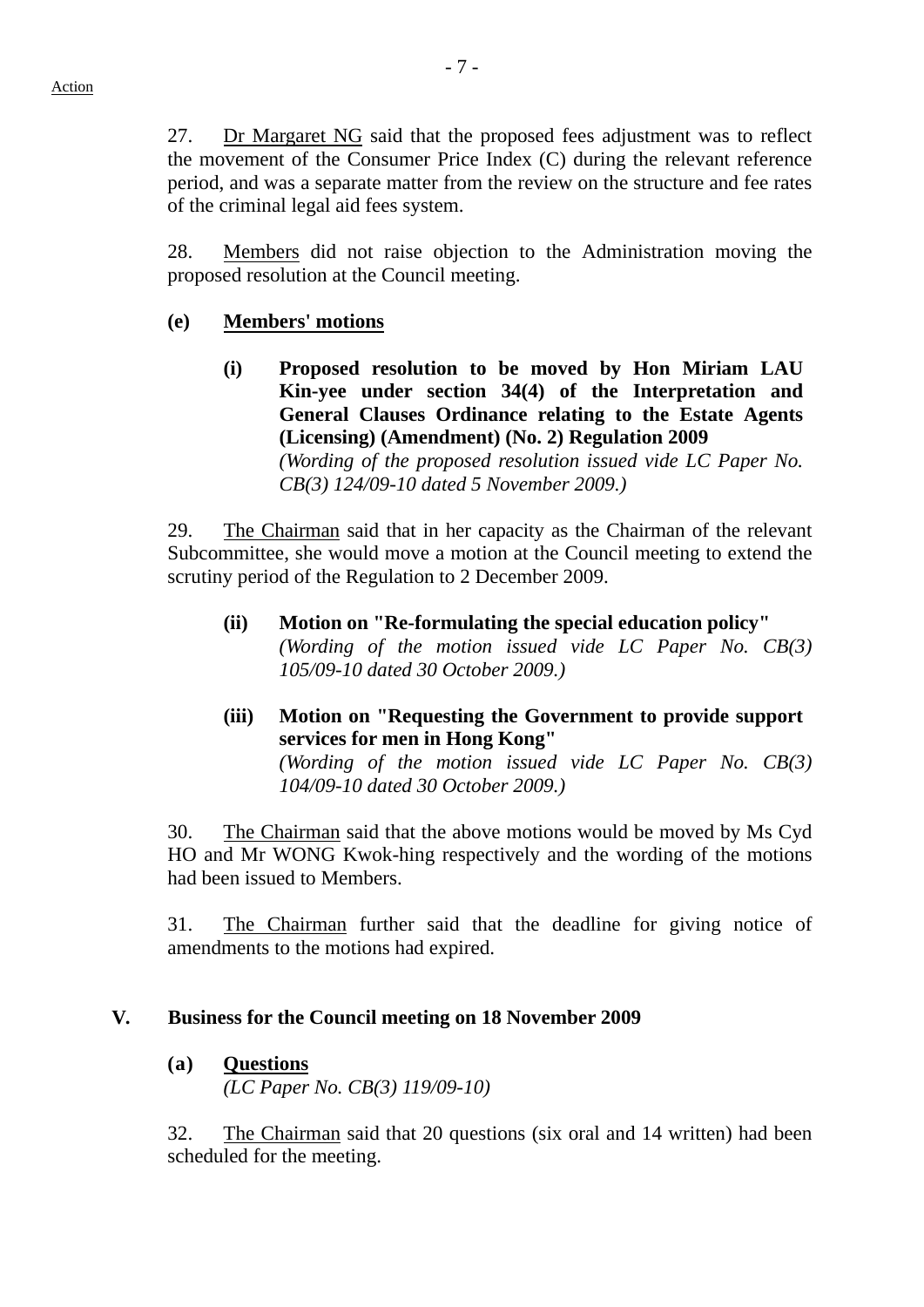## **(b) Bills - First Reading and moving of Second Reading**

## **Import and Export (Amendment) Bill 2009**

33. The Chairman said that the Administration had given notice to present the above Bill to the Council on 18 November 2009. The House Committee would consider the Bill at its meeting on 20 November 2009.

## **(c) Bills - resumption of debate on Second Reading, Committee Stage and Third Reading**

# **Copyright (Amendment) Bill 2009**

34. The Chairman said that the Bills Committee on the above Bill had reported to the House Committee at the last meeting, and Members had not raised objection to the resumption of the Second Reading debate on the Bill.

### **(d) Government motion**

- 35. The Chairman said that no notice had been received yet.
- **(e) Members' motions**

### **(ii) Motion to be moved by Hon WONG Sing-chi**

36. The Chairman said that the subject of the motion to be moved by Mr WONG Sing-chi was "Providing support for family carers".

**(iii) Motion on "Strengthening and continuously supporting the teaching and learning of Chinese for non-Chinese speaking students"** 

*(Wording of the motion issued vide LC Paper No. CB(3) 125/09-10 dated 5 November 2009.)* 

37. The Chairman said that the above motion would be moved by Dr Margaret NG and the wording of the motion had been issued to Members.

38. The Chairman reminded Members that the deadline for giving notice of amendments, if any, to the motions was Wednesday, 11 November 2009.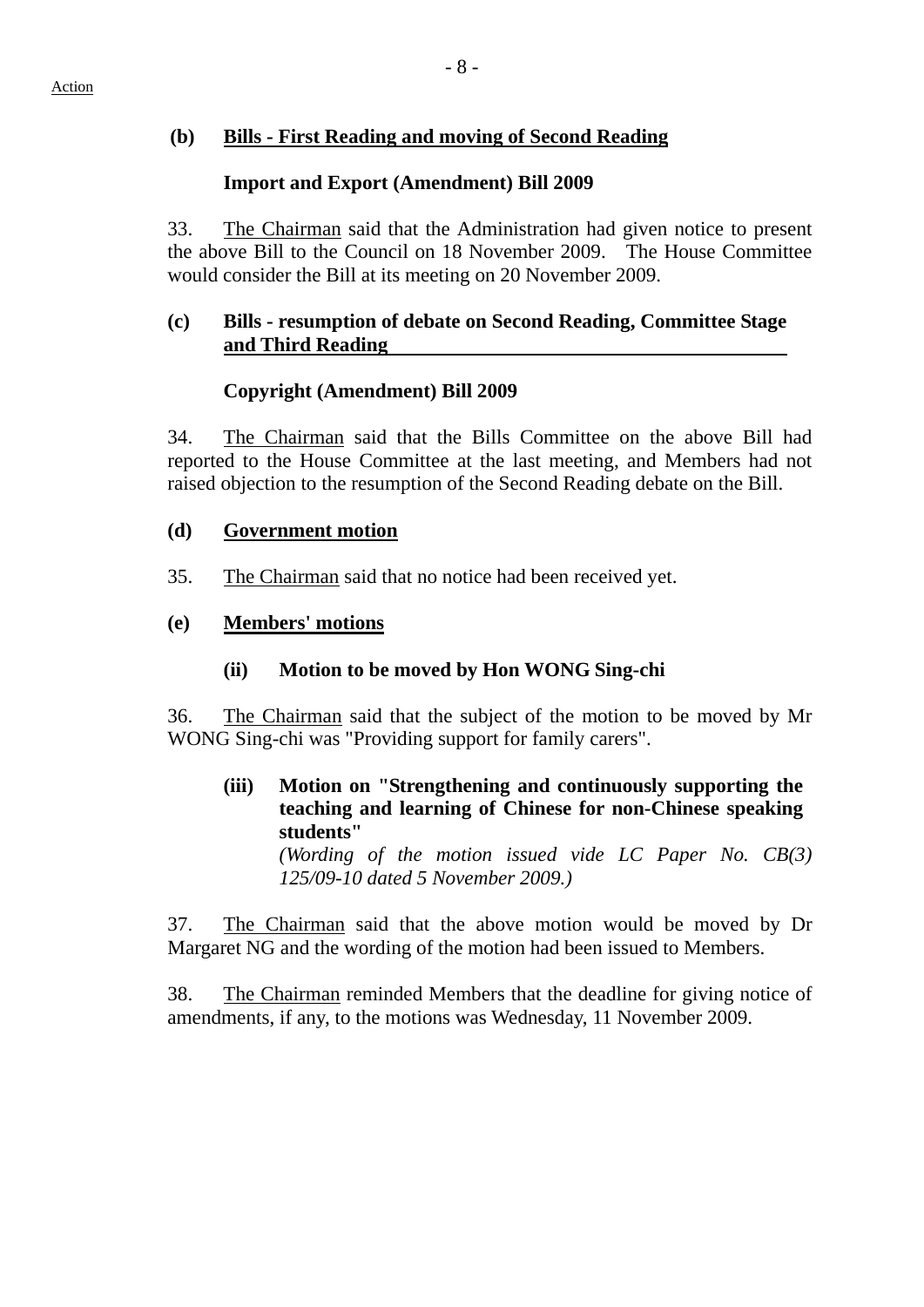**Report of the Subcommittee on Preparatory Work in relation to the Establishment of an Investigation Committee under Rule 49B(2A) (Disqualification of Member from Office) of the Rules of Procedure**  *(LC Paper No. CB(3) 122/09-10)* 

39. Before inviting the Chairman of the Subcommittee to report on its deliberation, the Chairman informed Members of the latest position regarding her drafting of the motion to censure Mr KAM Nai-wai concerning the dismissal of an assistant under Rule 49B(1A) of the Rules of Procedure (RoP). The Chairman said that she and the three Members who would jointly sign the motion had held several meetings to discuss the wording of the motion. The Member's assistant concerned had earlier on conveyed a verbal message to Members through her lawyer that she was willing to assist in the wording of the schedule to the censure motion, but she had not made any contact with them eversince. The Chairman said that the draft wording of the censure motion was sent to the assistant's lawyer on 3 November 2009. She and the three Members would welcome any assistance in any form to be provided by the assistant, and the assistant was requested to respond before the close of play on 10 November 2009. The Chairman said that she and the three Members would consider any response from the assistant, and they would then give notice for the censure motion.

40. Mr Ronny TONG enquired whether she and the three Members had ascertained any facts in the course of drafting the censure motion or whether they had simply made reference to media reports. He also enquired if they had discussion on whether they would proceed with the motion should the assistant not come forth to assist and whether they would still leave it to the Subcommittee or the Council to decide if the allegations turned out to be not as serious as originally appeared.

41. The Chairman pointed out that at the present stage when the wording of the censure motion was being drafted, it was inappropriate to discuss further details or to disclose the draft wording of the motion in order not to prejudice the possibility of the assistant coming forth to assist. She said that she and the three Members had drafted the wording prudently on the basis of facts and not media reports. It would be for the Council to consider the adequacy of the censure motion as drafted and the relevant facts mentioned in determining the further action to be taken.

42. Ms Cyd HO considered that there had been oversight in deciding on the invocation of the mechanism under RoP 49B(1A) to follow up the matter. She pointed out that any Members who considered it necessary to invoke RoP 49B(1A) should shoulder political responsibility for their action. However, Members decided that the censure motion should be moved by the Chairman of the House Committee. Such a decision went against the spirit of political responsibility enshrined in the rule as the Member moving the motion was only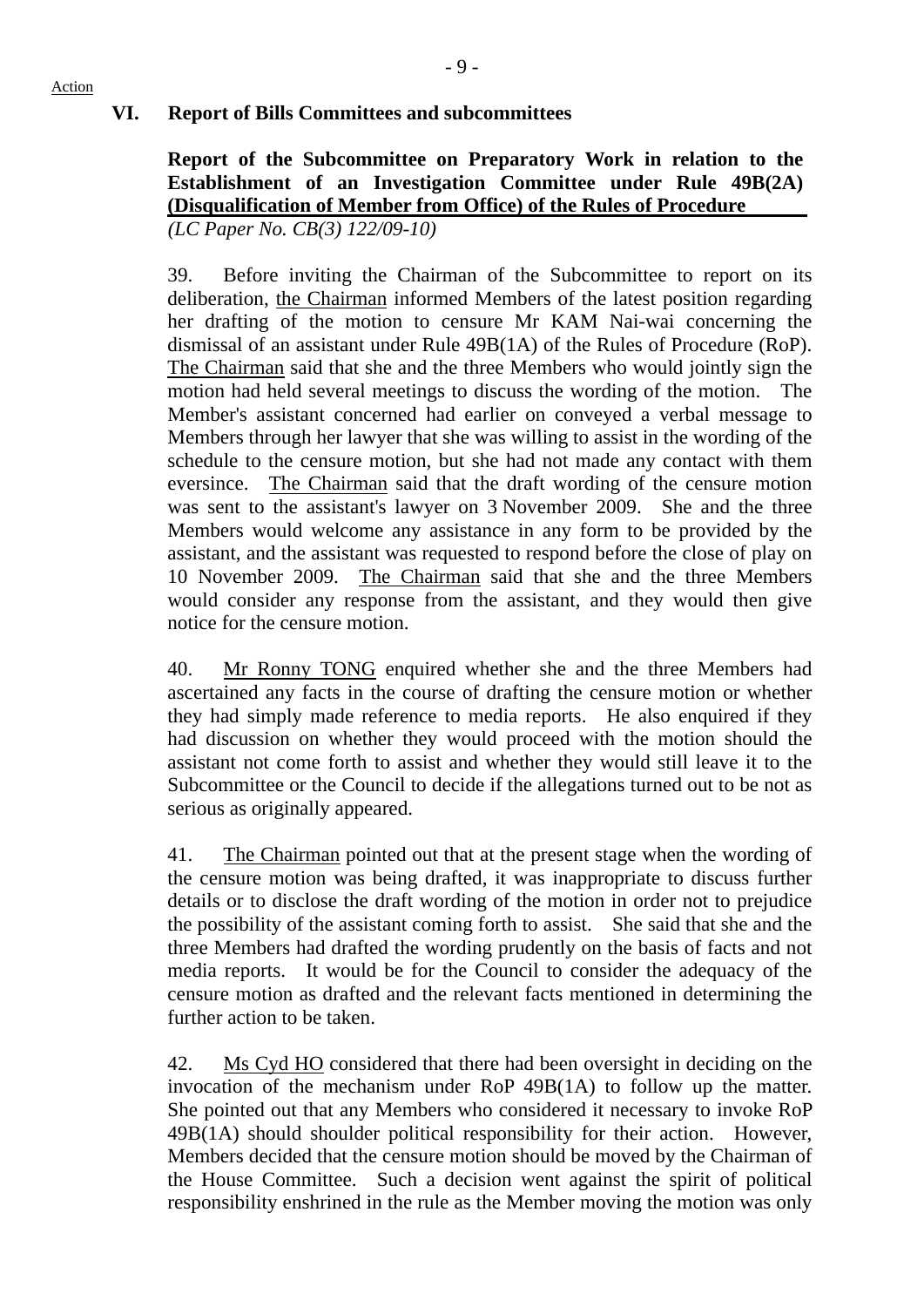acting on behalf of Members, and Members who wanted to invoke the mechanism could hide behind the decision of the House Committee. She sought clarification on whether the censure motion would be moved by the Chairman in her individual capacity or on behalf of Members. Should the latter be the case, she was concerned whether Members would have the opportunity to have sight of the wording of the motion.

43. The Chairman clarified that the House Committee initially decided that the censure motion should be moved by the Chairman of the House Committee on behalf of Members. Subsequently, it transpired that she could not move the motion on behalf of Members and the Member moving the motion had the responsibility for drafting the motion. She had therefore taken on the task in drafting the motion on the basis of facts together with the three Members who would sign the notice for the motion. Proper notice would be given for the moving of the motion at a Council meeting, and an investigation committee would investigate the matter stated in the motion. After the investigation committee had completed its investigation and submitted its report to the Council, Members would then decide whether the allegations were substantiated. The Chairman added that the motion would be moved by her in her individual capacity.

44. In response to Ms Cyd HO, the Chairman said that as she and the three Members would proceed with the moving of the motion in their individual capacity, the wording of the motion would not be submitted to the House Committee for endorsement. Proper notice would be given for the moving of the censure motion, and Members would be notified of such and the wording of the motion.

45. Ms Cyd HO sought further clarification on whether the mover of the motion and the three Members signing the notice for the motion would shoulder responsibility for their action.

46. The Chairman stressed that it was a decision made by Members to invoke the mechanism under RoP 49B(1A) to follow up the matter. Members should be well aware of the background leading to such a decision. She could not move the motion on behalf of Members under RoP as she had to draft the motion and provide the details of the allegations. The motion therefore would be moved by her in her individual capacity. The Chairman added that there should not be any misunderstanding that the moving of the censure motion was initiated by her, and Members should not perceive the matter as such.

47. Mr Paul TSE considered that the Chairman had not clarified Ms Cyd HO's query. In his view, if the censure motion was to be moved by the Chairman in her individual capacity, she had to take responsibility for the action. She could not shirk her responsibility on the excuse that she only acted on the decision of Members. Mr TSE also sought clarification on the facts based on which the Chairman had drafted the motion and whether these included the declarations made by the assistant to the media.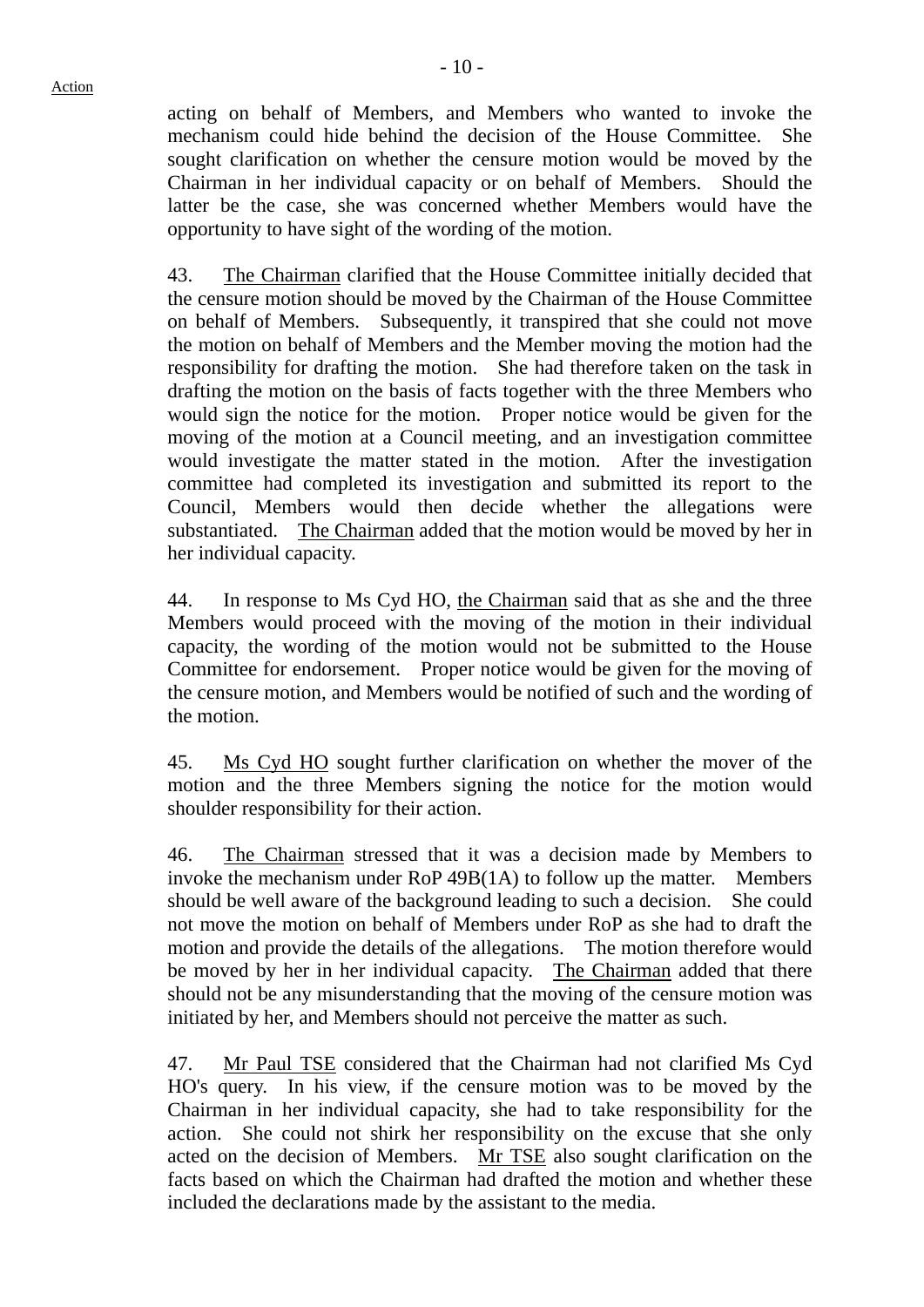48. The Chairman said that Members would have the opportunity to debate on the censure motion. She did not consider it appropriate to go into the details of the wording of the motion.

49. Mr Paul TSE considered that due process must be observed in proceeding with the motion. He reiterated that the mover of the motion could not shirk her responsibility on the excuse that she only acted on the decision of Members.

50. The Chairman stressed that she had not attempted to and would not shirk her responsibility for the moving of the motion.

51. Ms Emily LAU said that the process for the moving of a censure motion should be fair and impartial as any Member could be the subject of such a motion. In her view, there had been an oversight in the discussion on the invocation of the mechanism under RoP 49B(1A) to follow up the matter, and Members should learn from experience to make improvement. She considered it necessary to make clear the criteria for invoking the mechanism and to enhance the transparency in the process of drafting a censure motion. Instead of leaving the censure motion under discussion to be decided by the Council, she enquired whether the Chairman and the three Members had considered the option of not proceeding with the motion after taking into account the available information.

52. Dr Margaret NG agreed entirely with the Chairman's stance and her explanation. She said that the issue at stake related to the provisions of RoP; how Members had come to the decision to invoke the mechanism under RoP was another issue. She pointed out that it was the right of any Member to move a censure motion under RoP 49B(1A) provided that three other Members would jointly sign the notice for the motion. Like all other Members' motions, the responsibility rested with the mover to draft the wording of the motion, and there was no need for the mover to explain to or discuss with other Members how he or she had drafted the motion. She highlighted the discussion at the House Committee meeting at which the decision to invoke the mechanism under RoP 49B(1A) to follow up the matter was made. She pointed out that there was a proposal of changing the terms of reference of the Committee on Members' Interest (CMI) on a one-off basis to empower it to investigate the matter. Members considered the proposal inappropriate, and that due process must be adhered to in following up any allegations about Members' misbehaviour. As RoP 49B(1A) was the only way provided in RoP for LegCo to investigate such matters, Members made a decision to invoke the mechanism and agreed that the House Committee Chairman should be the mover of the motion. That being the case, it was for the mover of the motion to decide whether or not to proceed with the motion. The mover could decide not to proceed with the motion should he or she consider the relevant information inadequate. Dr NG stressed that the exercise of a Member's right to move a censure motion should not be inhibited by other Members. Once such a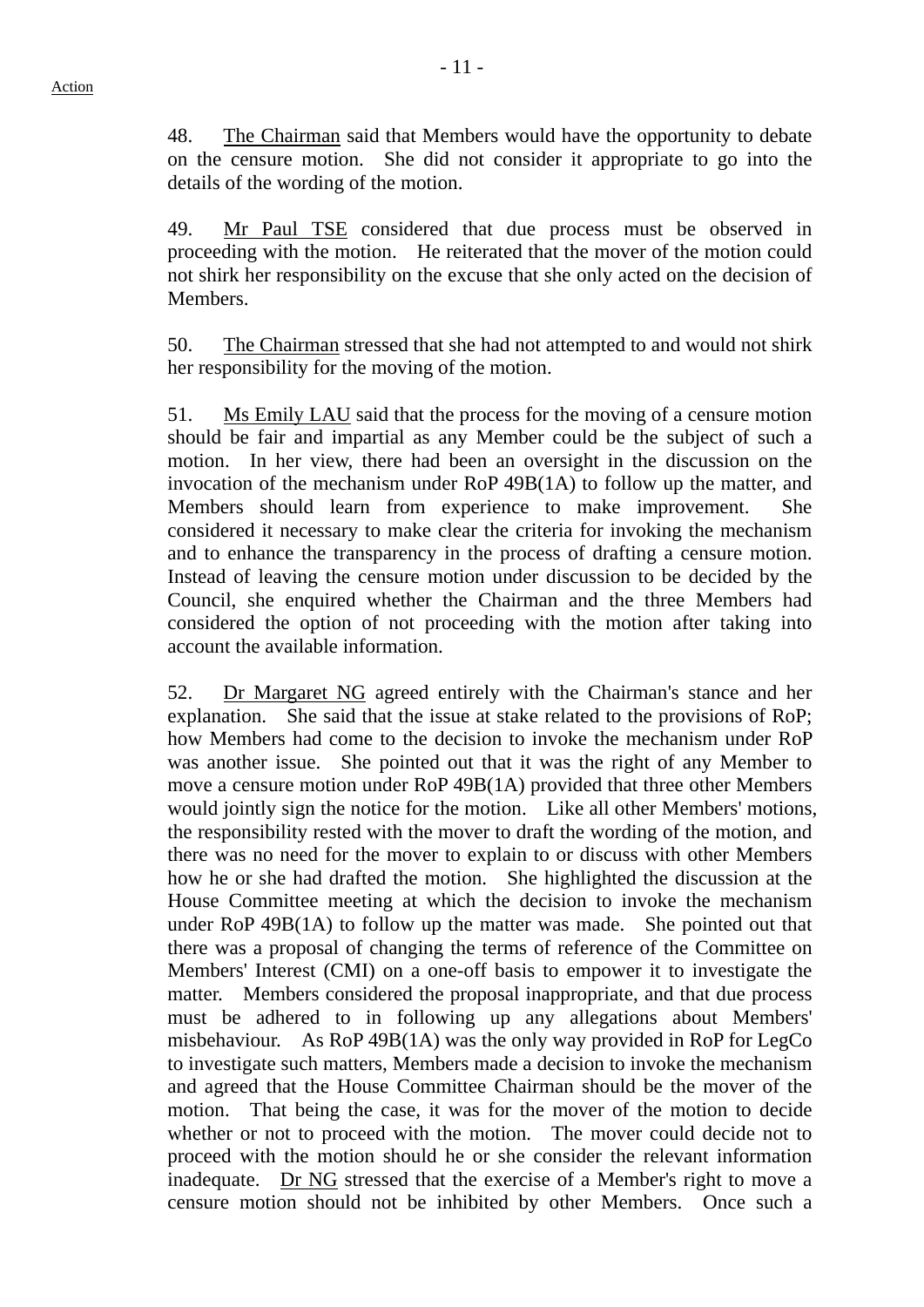motion was moved, the matter stated in the motion would be referred to an investigation committee unless a motion for the Council to order otherwise was passed. She added that unlike the moving of a motion for the appointment of a select committee to which the House Committee's agreement would be sought, there was no need for the mover of a censure motion to explain to the House Committee why he or she would move such a motion. The responsibility for the moving of the motion rested with the mover.

53. Mr LAU Kong-wah considered it unfair for Ms Cyd HO and Mr Paul TSE to challenge the moving of the motion by the Chairman. He pointed out that the decision to invoke the mechanism under RoP 49B(1A) to follow up the matter was made unanimously by Members after lengthy discussions and consideration of various options at the House Committee meeting. The important point was that the mover of the censure motion and the three Members who would sign the notice for the motion would proceed in a fair and impartial manner. A Subcommittee had been appointed to undertake preparatory work, and an investigation committee would be set up later to investigate the matter after the censure motion was moved and adjourned. As due process had been and would be followed, he considered it inappropriate to re-open discussion on the matter.

54. Dr Joseph LEE thanked Dr Margaret NG for explaining the background leading to the moving of the censure motion. He considered the background information very important. He stressed that it was the decision of Members to investigate the matter by the moving of the censure motion, and it was not the individual decision of the Chairman and the three Members who would sign the notice for the motion to investigate the matter. Members had not decided that the approval of the House Committee ought to be sought on the wording of the censure motion before notice for the motion was given. Dr LEE added that Members should be fair to the mover and the three Members signing the notice for the motion.

55. Mr IP Kwok-him said that he agreed with the Chairman's explanation. He said that there was a timeframe for the moving of the censure motion. Members would be notified shortly of the moving of the motion and the wording of the motion. He added that the various steps were being taken in accordance with rules, and the process was transparent.

56. Mr Paul TSE clarified that he had no intention of challenging the Chairman or being unfair to the three Members who would sign the notice for the motion. His point was that should these Members consider that there was no case to proceed with the motion, they should make such a decision. They should not shirk their responsibility for going ahead with the moving of the motion even if there was no case on the ground that they only acted on the decision of Members and that Members should bear collective responsibility.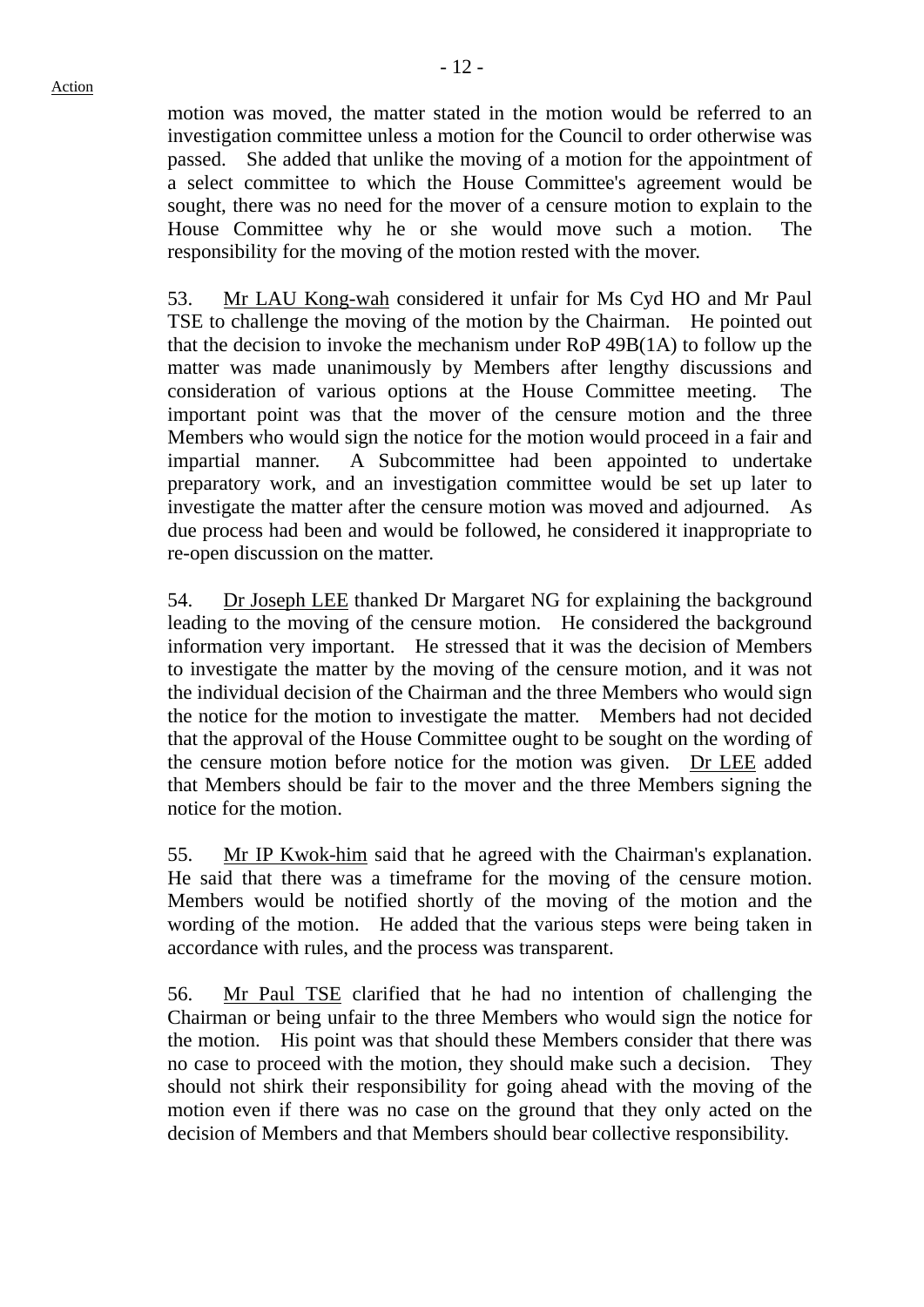57. The Chairman said that Mr TSE should not put words into Members' mouth. She clarified that she had never said that she should not be held responsible for the moving of the motion because she only acted on the decision of Members. She said that she had informed Members of the position concerning the moving of the censure motion because she was given to understand by the Clerk that some members would wish to know about it.

58. Mr LEUNG Kwok-hung sought clarification on whether the Chairman could choose not to proceed with the moving of the censure motion.

59. The Chairman said that she and the three Members had drafted the wording of the motion on the basis of available information. They might get more information and would proceed with the moving of the censure motion. She added that they would be conscientious in their work. Like other Members' motions, there was no need for her to seek the approval of the House Committee for the moving of the censure motion or the wording of the motion.

60. Ms Cyd HO said that she had only sought clarification on the capacity of the mover in moving the censure motion.

61. The Chairman said that it was clear from the relevant provision in the RoP that the mover of a censure motion should do so in his or her individual capacity.

62. At the invitation of the Chairman, Mrs Sophie LEUNG, Chairman of the Subcommittee, made a report on the procedure proposed by the Subcommittee for the election of Members for appointment to an investigation committee as detailed in its report.

63. Mrs LEUNG reported that the Subcommittee was of the view that the proposed election procedure, once determined by the House Committee, should apply to any investigation committee established in future. She further said that other than the proposed election procedure, the Subcommittee did not consider that there was any other preparatory work it should undertake in relation to the establishment of an investigation committee.

64. Mrs LEUNG then highlighted the proposed election procedure as set out in Appendix II to the report -

- (a) The election should be held at a meeting of the House Committee, the date of which should be appointed by the House Committee.
- (b) Nominations should be made in writing and delivered to the LegCo Secretariat by the deadline for nomination before the election date. Where the number of nominations made in writing was less than seven, further nominations might be made orally at the House Committee meeting at which the election was conducted.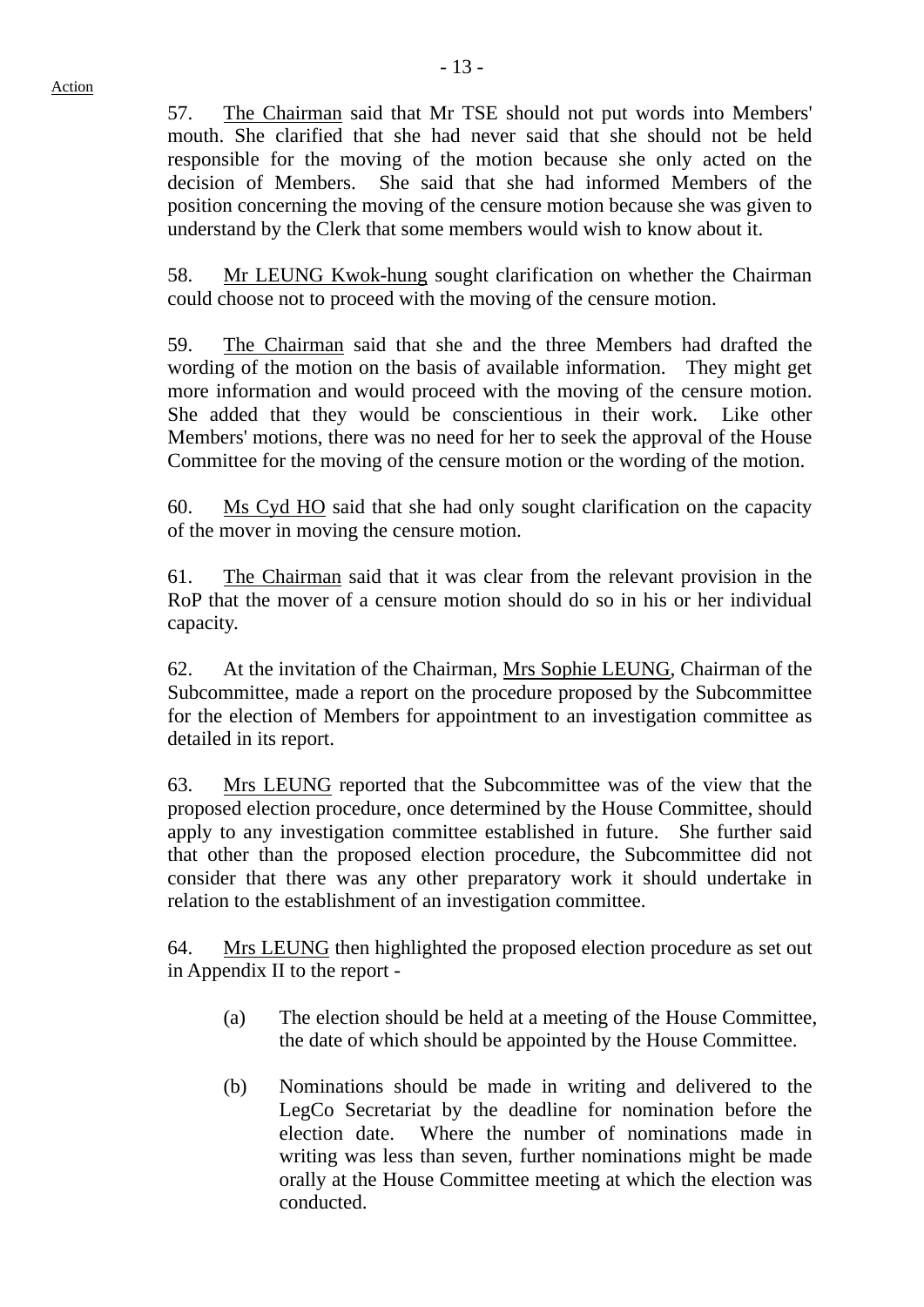- (c) Where the total number of valid nominations made in writing or orally was more than seven, a poll should be taken at the House Committee meeting by a show of hands to determine which of the Members should be nominated.
- (d) In cases where a nominee would have been elected but for there being one or more other nominees having been given the same number of votes (i.e. "tied votes"), a further round poll should be taken to resolve the tied votes; and if there were still tied votes after that further round, lots would be drawn by the Chairman of the House Committee to determine which of the Members should be nominated.
- (e) After the election of Members for appointment to the investigation committee, the meeting of the House Committee should be suspended for 10 minutes to enable the elected Members to elect amongst themselves the Chairman and Deputy Chairman of the investigation committee.
- (f) The President would appoint the Chairman, Deputy Chairman and five members of the investigation committee in accordance with the election results.

65. Dr Priscilla LEUNG said that during the deliberation of the Subcommittee, she and Dr Margaret NG had expressed different views on the issue of representation of Members from different political parties or groupings on an investigation committee, the details of which were set out in paragraphs 21 to 24 of the Subcommittee's report. Referring to the paper on the procedure for the election of Members for appointment to the Public Accounts Committee (PAC), CMI and Committee on Rules of Procedure (CRoP) (LC Paper No. CB(3) 17/08-09) for the House Committee meeting on 10 October 2008, she pointed out that Members were then advised that in making nominations for appointment to the committees, they should have regard to the need to ensure that the committees' membership was balanced and broadly representative of the membership of the Council. In view of the serious nature of the work of an investigation committee which could lead to the disqualification of the Member concerned from office, she maintained her view that the principle of balanced representation should apply equally to an investigation committee, same as the arrangement for select committees, standing committees and The Legislative Council Commission.

66. Dr Priscilla LEUNG stressed the importance to state explicitly as a principle for the election procedure that an investigation committee should have balanced representation. She did not subscribe to the view that the principle should not apply to an investigation committee on the ground that Members belonging to the same political party or grouping as the Member alleged of misbehaviour might decide not to take part in the work of the investigation committee concerned. She elaborated by way of illustration that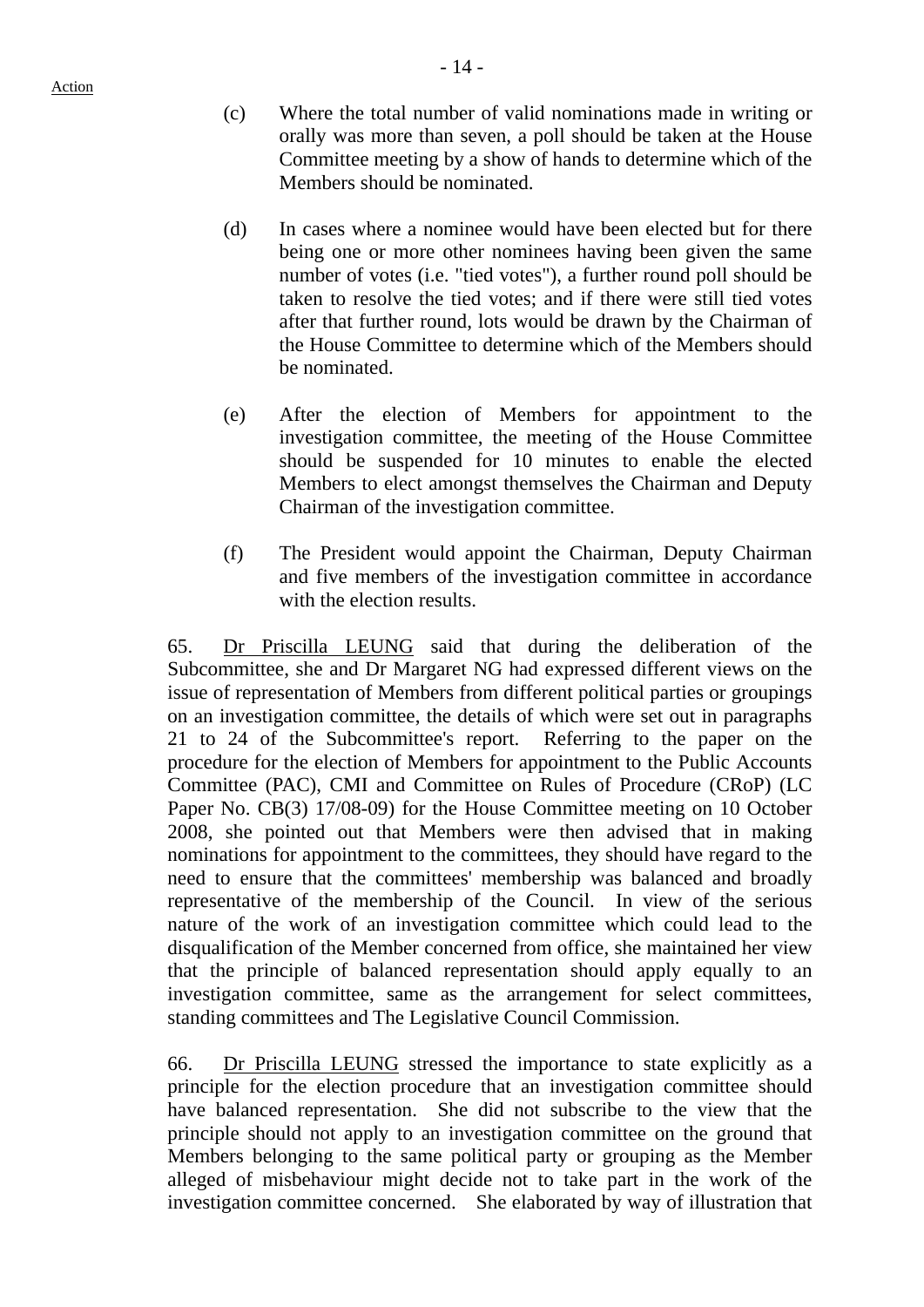Mr Albert HO had declared an interest that he was hired by some victims of Lehman Brothers products to represent them in legal proceedings and had decided to withdraw from the Subcommittee to Study Issues Arising from Lehman Brothers-related Minibonds and Structured Financial Products. However, other Members belonging to the same political party had continued to take part in the work of the Subcommittee. In her view, a conflict of interest might involve only one or certain Members belonging to a political party or grouping, and it was not necessary for all Members belonging to that political party or grouping to refrain from taking part in the investigation. She reiterated that she failed to see why the principle of balanced representation should not apply to the election procedure of an investigation committee the work of which might result in the disqualification of a Member from office.

67. Dr Margaret NG explained the two main reasons why she did not consider it appropriate to include the principle of balanced representation in the election procedure of an investigation committee. She elaborated that according to its terms of reference, the Subcommittee was tasked to consider and propose the procedure and not the principles for the election of Members for appointment to an investigation committee. Moreover, as the nature of work of an investigation committee was different from that of select committees or standing committees like PAC, the principles applicable to these committees did not apply automatically to an investigation committee. She was not saying that the principle of balanced representation should not apply to an investigation committee. She stressed that each case involving allegations of a Member's misconduct should be considered on its unique circumstances, and it was important to retain the maximum flexibility for Members in dealing with such cases. Such flexibility would be removed if this principle was stipulated in the election procedure and endorsed by the House Committee. She highlighted the possibility of the mechanism under RoP 49B(1A) being used as a tool for political suppression. She opined that Members belonging to the same political party as the Member alleged of misbehaviour might not wish to take part in the work of the investigation committee concerned. Should the principle of balanced representation be stipulated in the election procedure, these Members would be forced to take part in the investigation against their will and to accept the conclusions of the investigation committee, should they be in the minority in the Council. She reiterated the need for retaining the maximum flexibility for Members to deal with each case having regard to its peculiar circumstances. Rather, the most important concern in her view was to ensure as much transparency as possible in the election process and public scrutiny of the process. As such, voting on the nominations should be by a show of hands at an open meeting, rather than by secret ballot, and Members could claim division and have their votes recorded. Such a transparent and open election process could help prevent the mechanism from being abused for political suppression purposes.

68. Ms Cyd HO considered that the reference to "the Chairman of the House Committee" in paragraph 3 of the Subcommittee's report should be amended to "Hon Miriam LAU", in view of the Chairman's clarification that she would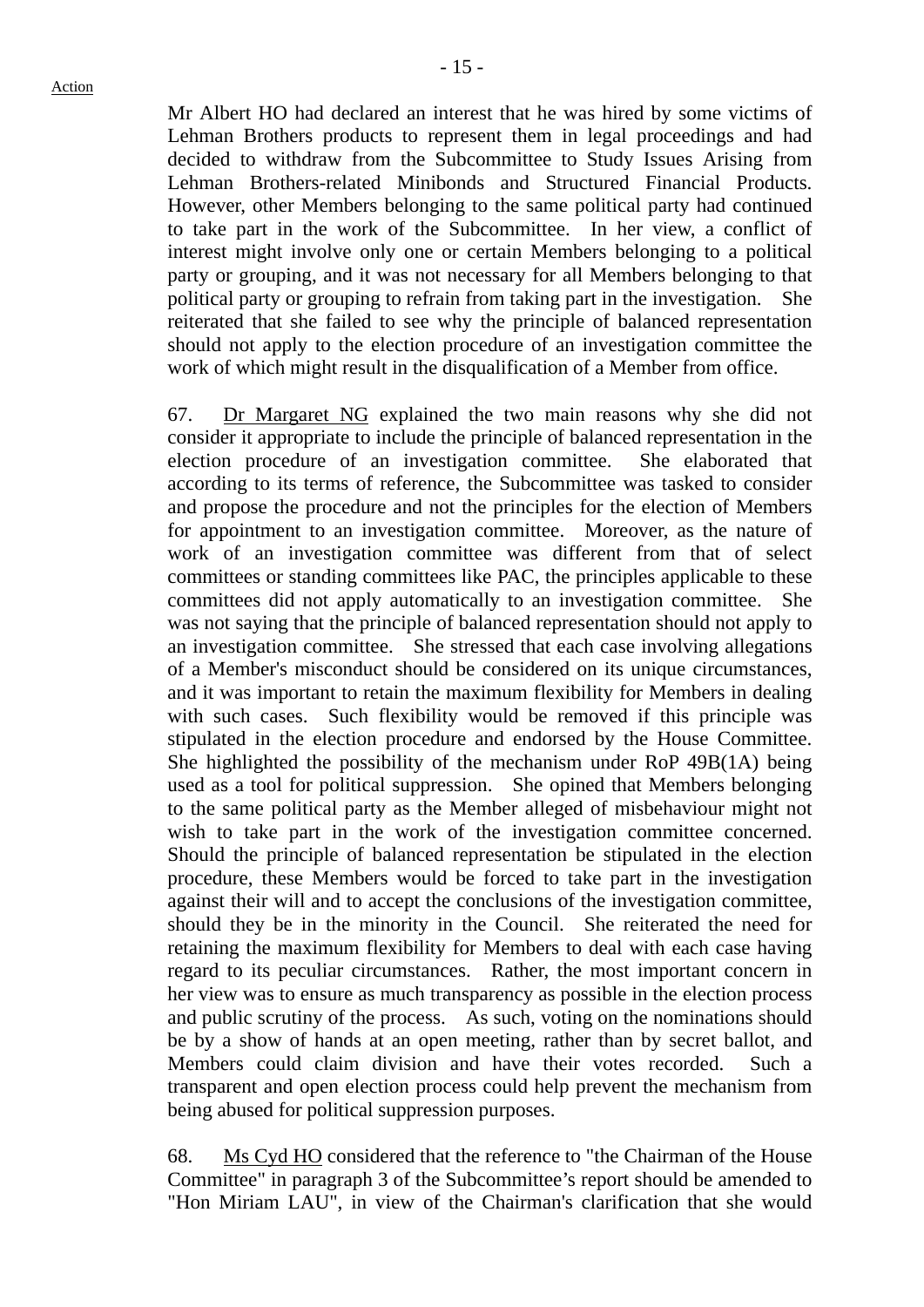move the censure motion in her individual capacity, and not in her capacity as the Chairman of the House Committee. As there had been oversight in deciding on the invocation of the mechanism under RoP 49B(1A) to follow up the matter, she expressed reservation about the recommendation in paragraph 20 of the report that the proposed election procedure, once determined by the House Committee, should apply to any investigation committee established in future. In her view, while reference could be made to the proposed election procedure, the procedure should not apply as a rule to future cases.

69. Mr Ronny TONG said that the requirement in the Basic Law and RoP for the passage of a censure motion by a two-thirds majority vote of the Members present reflected the need to handle such matters prudently. He said that the case involving Mr KAM Nai-wai was special and the issue of political suppression was not in question. In his view, it was not intended under the Basic Law that there should be prior discussions in the House Committee on the moving of a censure motion or that the House Committee should agree on a censure motion to be moved by a certain Member. In the light of the special circumstances of the case, he did not consider it appropriate to apply the proposed election procedure for the investigation committee dealing with that case to future investigation committees.

70. Mr IP Kwok-him did not agree with Ms Cyd HO's view for amending paragraph 3 of the report. He said that the paragraph recorded the decision of the House Committee on 9 October 2009 that the censure motion would be moved by the Chairman of the House Committee.

71. Dr Priscilla LEUNG said that the proposed election procedure was not applicable to Mr KAM Nai-wai's case only. According to her understanding, it was the Subcommittee's recommendation that the procedure, once endorsed by the House Committee, should apply to any investigation committee established in future. This was the reason why she considered it important to stipulate the principle of balanced representation in the election procedure. She stressed that Members were not dealing with an individual case but the procedure for handling future cases. She reiterated that she failed to see the logic in not stating such a principle explicitly in the election procedure. She added that Members should not make a decision in haste, and the decision on the proposed election procedure could be deferred should Members need more time to consider the proposal.

72. At the invitation of the Chairman, SG said that it was indeed the Subcommittee's recommendation that the proposed election procedure, once determined by the House Committee, should apply to any investigation committee established in future. Nonetheless, as it was stipulated in the proposed procedure that the date for the election of members of an investigation committee should be appointed by the House Committee, the House Committee would have the opportunity to discuss and, if considered necessary, amend the election procedure when it decided on the election date.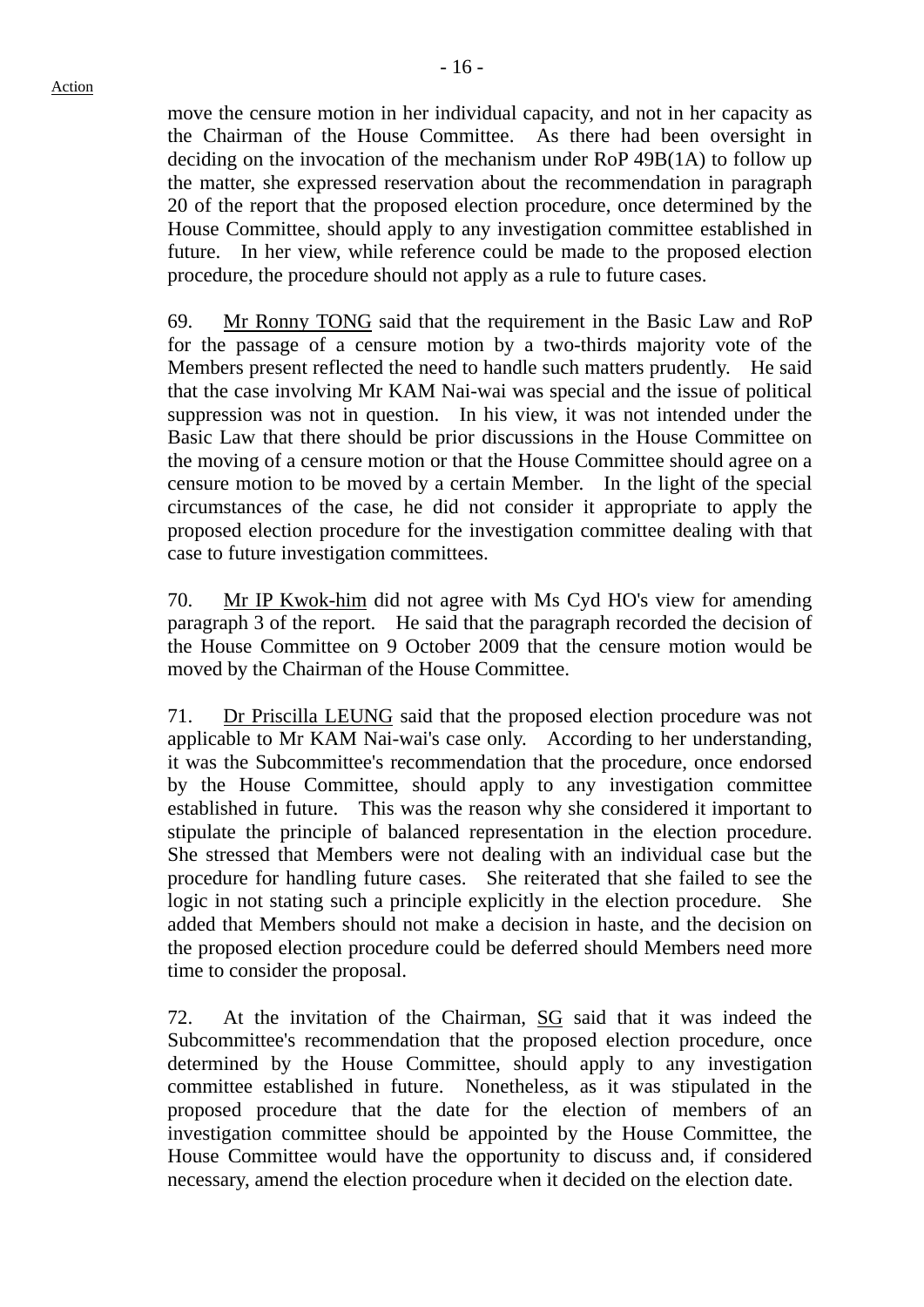73. Dr Priscilla LEUNG suggested deferring a decision on the proposed election procedure to allow more time for Members to consider the matter thoroughly, in order to avoid a repetition of the hastiness in which the decision on the invocation of the mechanism under RoP 49B(1A) to follow up the matter had been made. She said that there was no urgency in deciding on the election procedure at the House Committee meeting. In her view, an investigation committee might be used for political suppression if the principle of balanced representation was not stipulated in the election procedure.

74. Mr LAU Kong-wah did not agree with the view that the decision to invoke the mechanism under RoP 49B(1A) to follow up the matter had been made in haste. On the contrary, it was made after lengthy discussions and thorough consideration. He said that during the deliberation of the Subcommittee, of which he was a member, he had considered the views of Dr Pricilla LEUNG and Dr Margaret NG on the issue of representation of Members from different political parties or groupings on an investigation committee. He agreed that it was desirable for an investigation committee's membership to be broadly representative of the membership of the Council to avoid the mechanism being abused for political suppression. The point of contention during the Subcommittee's deliberation was whether the principle should be stipulated in the election procedure for an investigation committee. Dr Margaret NG considered it inappropriate to do so as the principle might not apply to each and every investigation committee. He agreed with SG that Members could revisit the election procedure should an investigation committee be established in future. He pointed out that the views expressed by Members on the importance of the principle of balanced representation for an investigation committee would also be recorded in the minutes of the House Committee meeting. In the light of the above considerations, he did not consider it necessary to defer the decision on the proposed election procedure solely on account of the issue of representation of Members from different political parties on an investigation committee.

75. Dr Priscilla LEUNG reiterated the point that in the paper on the procedure for the election of Members for appointment to PAC, CMI and CRoP for the House Committee meeting on 10 October 2008, Members were advised that in making nominations, they should have regard to the need to ensure that the committee's membership was balanced and broadly representative of the membership of the Council. She pointed out that the work of other committees could also have potentially serious consequences, for instance, the inquiry by a select committee could lead to the stepping down of a Government official. Hence, she failed to see why the principle of balanced representation should not be stipulated in the election procedure of an investigation committee as in the case of other committees. She indicated that she would vote against the proposed election procedure if it was put to vote at the House Committee meeting.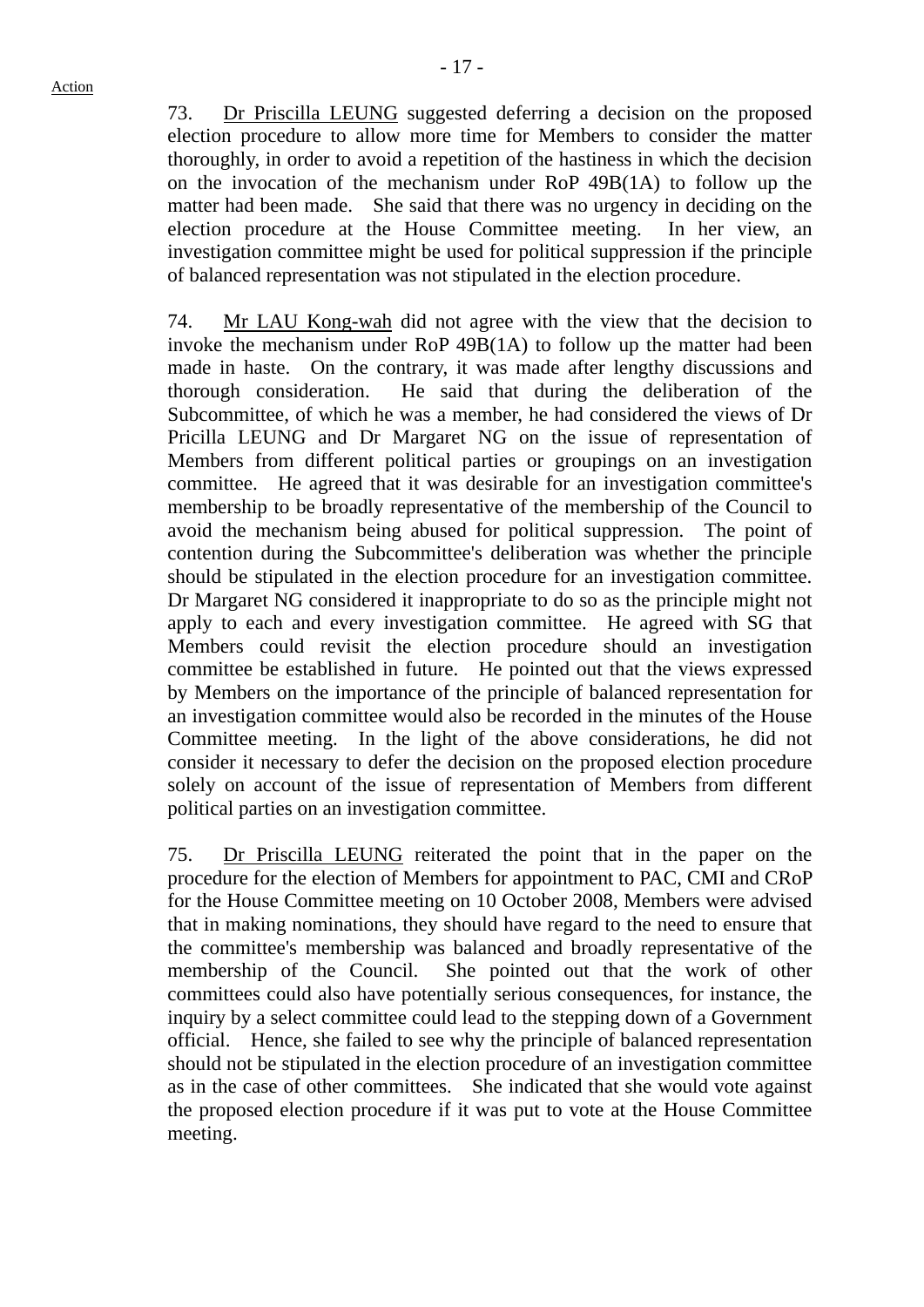76. Ms Cyd HO said that she accepted the view that no amendment should be made to paragraph 3 of the report which reflected the decision of the House Committee meeting on 9 October 2009. However, she considered that amendments should be made to paragraph 4 of the report relating to the House Committee meeting on 16 October 2009. As there had been oversight in deciding on the invocation of the mechanism under RoP 49B(1A) on 9 October 2009, it was subsequently decided at the meeting on 16 October 2009 that the censure motion would be moved by Ms Miriam LAU in her individual capacity, and not in her capacity as the Chairman of the House Committee. In her view, such facts should be made clear in paragraph 4 to avoid any possible confusion in future.

77. The Chairman explained that the oversight related only to a procedural issue only. As it subsequently transpired that she could not move the motion on behalf of Members because she had to draft the motion, she had to move the motion in her individual capacity. She stressed that the background leading to the decision to invoke the mechanism under RoP 49B(1A) to follow up the matter was indisputable and had been duly recorded in the minutes of the relevant House Committee meetings.

78. At the invitation of the Chairman, SG said that the report under discussion was made by the Subcommittee. It was for the Subcommittee to decide the relevant background information to be incorporated into the report, and it would not be appropriate for Members to amend it. That said, she assured Members that the discussions made at the House Committee meeting would be recorded in the minutes of the meeting.

79. The Chairman said that it would be recorded clearly in the minutes of the House Committee meeting that the House Committee had initially decided that the censure motion should be moved by the Chairman of the House Committee meeting. Subsequently, after checking the relevant rules for invoking the censure motion, she had made known to Members that she could not move the motion on behalf of Members in her capacity as the Chairman of the House Committee, but she would do so in her own capacity as a Member. She considered it important to record clearly in the minutes of the House Committee meeting the background leading to the decision to invoke the mechanism under RoP 49B(1A) and for her to move the censure motion.

80. Dr Margaret NG said that she would not object to the proposal of deferring the decision on the election procedure should Members need more time for consideration. As she had taken part in lengthy discussions in the making of RoP 49B, she was well aware of the background to the Rule. She had come to her view on the issue of balanced representation after thorough consideration. She reiterated that it was inappropriate to stipulate the principle of balanced representation in the election procedure as it might not apply to an investigation committee the nature of which was different from that of other committees such as select committees.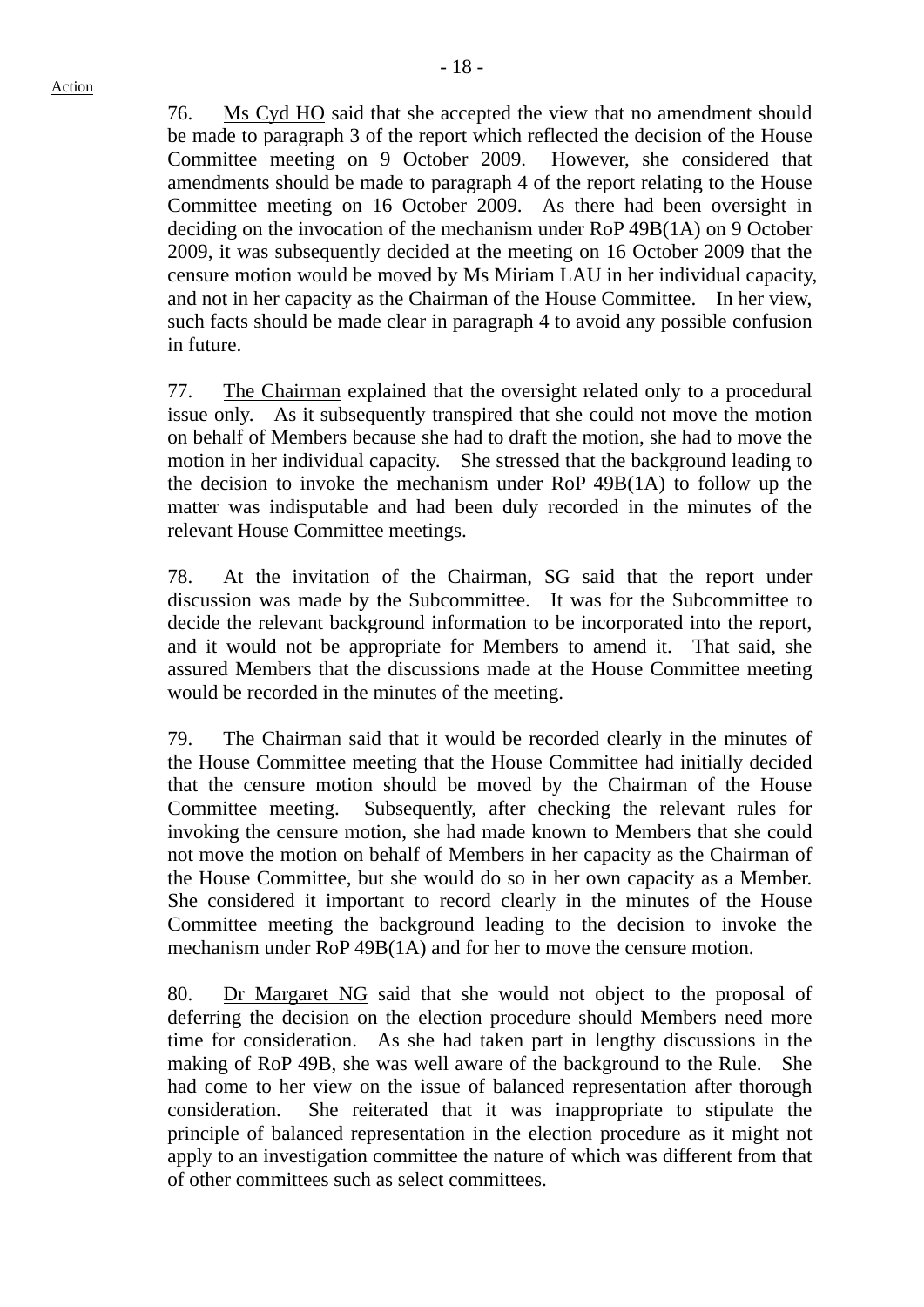81. Mr LAU Kong-wah said that Dr Margaret NG and Dr Priscilla LEUNG had already made clear their views on the issue, which was not complex. As the Subcommittee had already made its report, Dr LEUNG could, if she so wished, make a formal proposal to the House Committee for incorporating the principle of balanced representation into the election procedure for an investigation committee, and the House Committee would then decide on the proposal.

82. Mr LEUNG Kwok-hung said that Members belonging to the League of Social Democrats had objected to investigating the allegations concerning Mr KAM Nai-wai. He was concerned that should the principle of balanced representation be stipulated in the election procedure, it could be used as a ground for challenging the validity of an investigation committee which did not comprise representatives from different political parties or groupings in the Council. He opined that the proposal would have serious consequences as an investigation committee could not be appointed should a major political party in the Council refuse to participate in it.

83. At the invitation of the Chairman, Acting Legal Adviser said that while the principle of balanced representation was stipulated in the election procedure of certain committees, strictly speaking it was not a procedure per se. Afterall, Members could decide for themselves the factors to be taken into account in making nominations for membership of a committee. Even if the principle was stated explicitly in the procedure, it would be difficult to enforce and could at best be advisory in nature. The Legal Adviser had explained to the Subcommittee the possibility that the stipulation of the principle in the election procedure might give rise to legal challenges to the validity of an investigation committee on the ground that its composition did not accord with the requirement of balanced representation. He stressed the need to consider the issue prudently.

84. Mr Ronny TONG said that he would not object to deferring the decision on the proposed election procedure. He reiterated his reservation about the recommendation that the proposed election procedure, once determined at the House Committee meeting, should apply to any investigation committee established in future, as the case in question was specific. In his view, should there be any doubt on the legal effect of the proposed election procedure, the issue should be referred to CRoP for consideration. He considered it inappropriate to make a decision at the meeting that the election procedure should apply to any future investigation committee.

85. Dr Priscilla LEUNG said that she had discussed with the Legal Adviser concerning the legal effect of the proposed election procedure. In her view, the same concern about judicial review should apply to other committees of an investigatory nature such as select committees and PAC. Any Member with or without political affiliation might not wish to participate in an investigation in certain issues because of a conflict of interest. She could not see the logic why the principle of balanced representation could be stated explicitly in the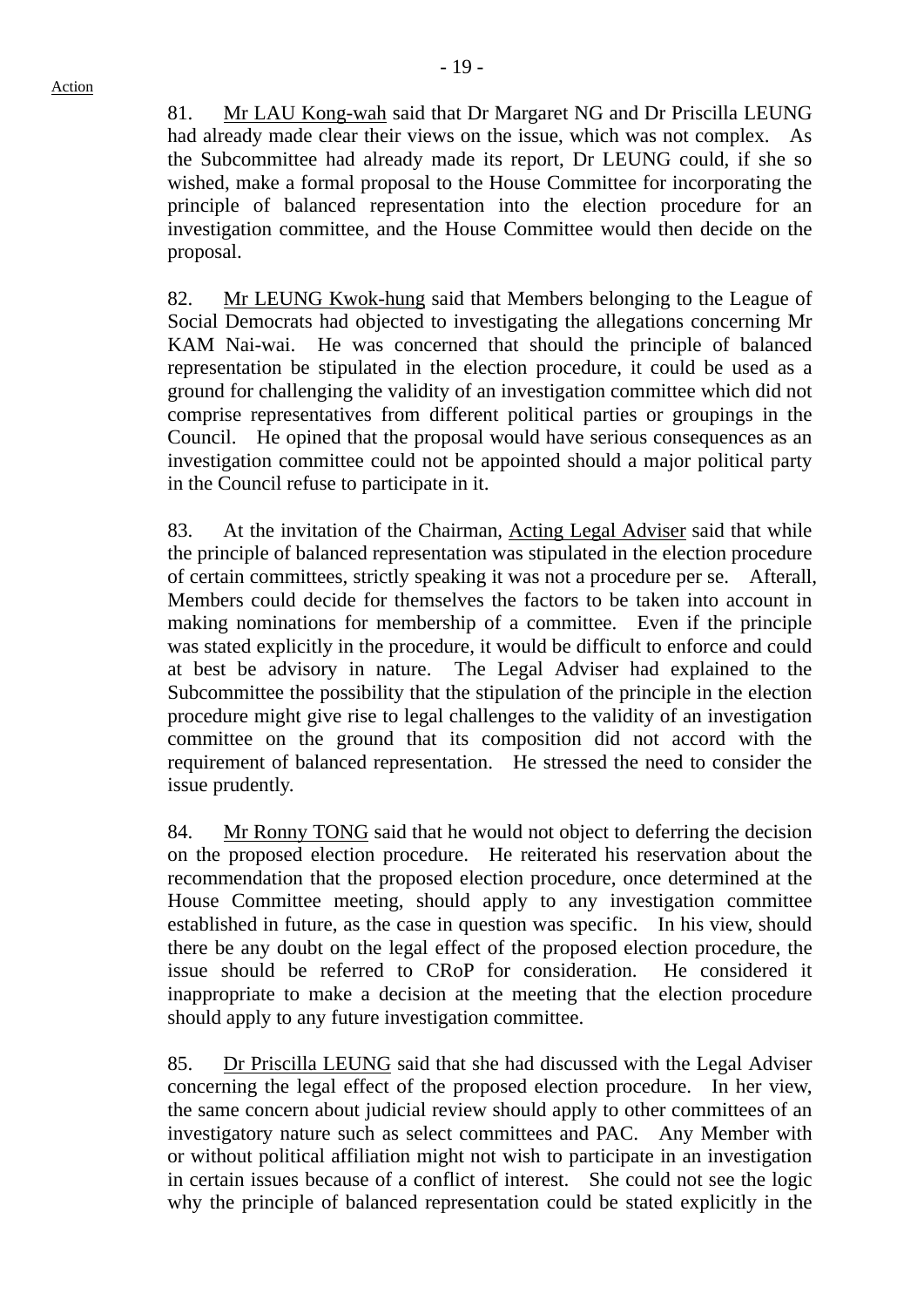election procedure for other committees but not an investigation committee. She considered that if such a principle was not stipulated in the election procedure, it should at least be set out as a general advice to Members. She reiterated that Members should defer the decision on the proposed election procedure.

86. The Chairman invited Members' view on the need to defer the decision on the proposed election procedure.

87. Mr Ronny TONG reiterated his view that the issue concerning the application of the proposed election procedure to future investigation committees should be referred to CRoP for consideration.

88. Ms Emily LAU did not agree to the recommendation that the proposed election procedure, once determined by the House Committee, should apply to any investigation committee established in future. She opined that there had been oversight in making the decision on the way in following up the matter. She would not accept the making of another important decision in haste at the House Committee meeting.

89. Mr LEE Wing-tat said that as divergent views had been expressed, he considered it appropriate to defer the decision on the proposed election procedure.

90. Mrs Sophie LEUNG said that she noted Members' concern on the recommendation for applying the proposed election procedure for future investigation committees and would respect Members' views regarding deferral of the decision on the proposed election procedure. She added that the procedure could be for reference purpose. She also drew Members' attention to the fact that the Subcommittee would be dissolved after it had provided its report to the House Committee.

91. Mr IP Kwok-him shared the view that Members should defer the decision on the proposed election procedure to the next House Committee meeting.

92. In concluding the discussions, the Chairman said that as the House Committee would take note of the censure motion at a meeting after she had given notice, that should be the suitable opportunity for Members to consider the election procedure. As regards Mr Ronny TONG's suggestion for referring to CRoP the proposal for applying the proposed election procedure to investigation committees established in future, the Chairman requested the Secretariat to follow up. Members agreed.